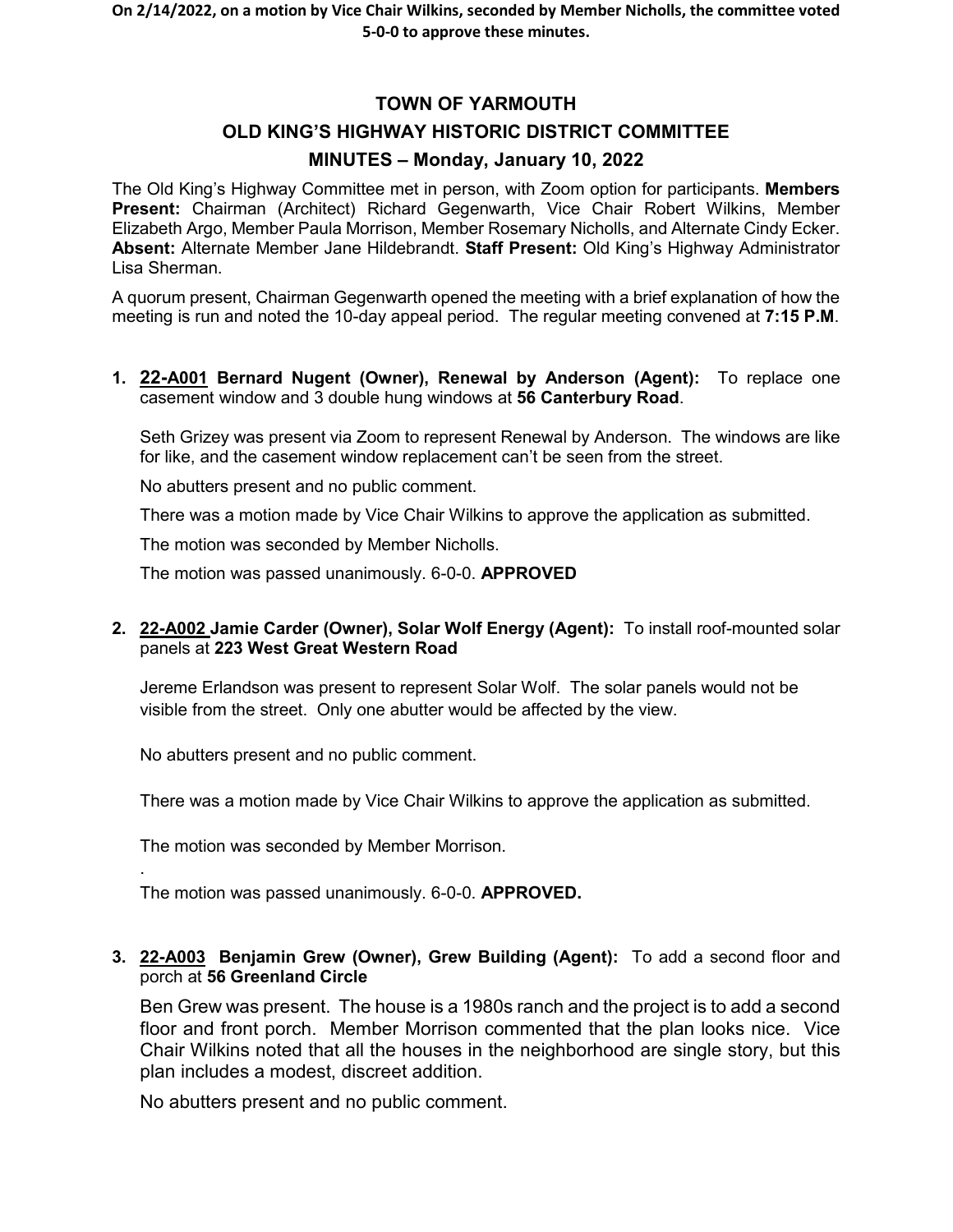There was a motion made by Member Nicholls to approve the application as submitted. Member Argo seconded the motion.

The motion was passed unanimously. 6-0-0. **APPROVED.**

**4. 22-A004 Latham Centers (Owner), Irina MacPhee (Agent):** To replace rotted clapboard and white cedar shingles, paint clapboards, trim, doors, replace windows at **259 Willow Street**

Irina MacPhee and Brian Benevides were present. The white clapboards will be painted Boothbay Grey, shingles will be white cedar. Unsure if the shutters will be retained (depends on expense involved), but if shutters are replaced they would be black. Vice Chair Wilkins and Member Morrison suggested the shutters would break up the mass of the building.

No abutters present and no public comment.

There was a motion made by Vice Chair Wilkins to approve the application as submitted. The motion was seconded by Member Nicholls.

The motion was passed, 6-0-0. **APPROVED.**

**5. 22-A005 Doreen and Giovanni DelMonaco (Owners), Bill Daniels (Agent):**  Complete roof frame, change pitch to 10/12 with shed dormers front and back, garage addition, new front porch, new roof over existing door, all new windows and doors at **120 Homers Dock Road**

Bill Daniels was present via Zoom. The plan is to remove the roof and add a second floor and dormers. All the siding will be cedar shingles. The garage door will be white. The front door will be blue. Vice Chair Wilkins expressed concern that there will be disparity without shutters; Mr. Daniels noted that shutters could be added back to the plan if that's an issue, and the shutters would be the same color as the door. Member Morrison inquired if there will be a balcony over the door and Mr. Daniels replied there is an arch or cornice over the door.

No abutters present and no additional public comment.

There was a motion made by Member Morrison to approve the application.

The motion was seconded by Member Nicholls.

The motion was passed unanimously. 6-0-0. **APPROVED.**

#### **6. 22-A006: Rabih Bassil (Owner), Elie Bassil (Agent):** To add an outdoor kitchen at **47 Sisters Circle**

Elie Bassil was present. There will be an outdoor kitchen under the pergola noted on the renderings. There will also be some stonework built into the project.

No abutters present and no public comment.

There was a motion made by Member Nicholls to approve the application.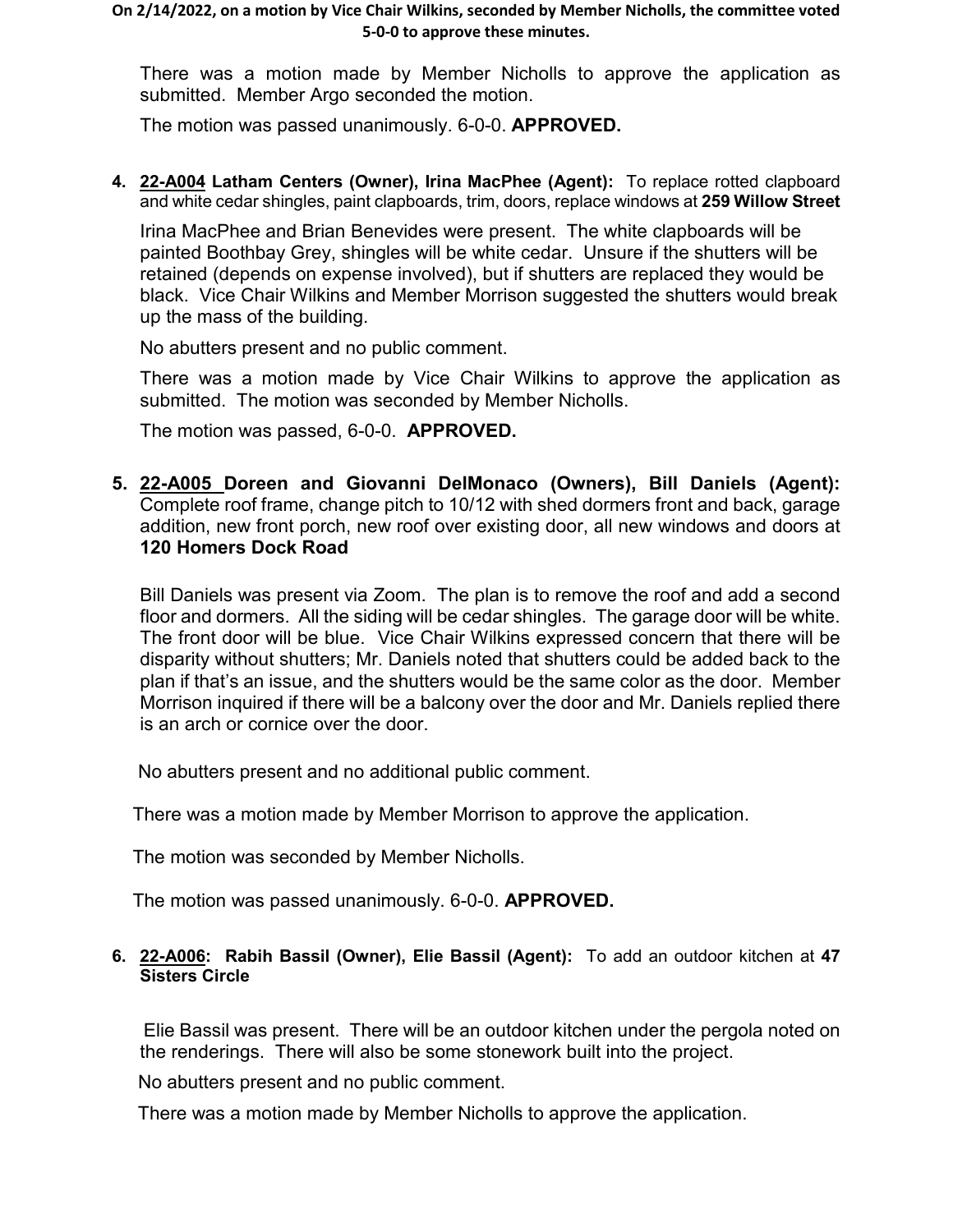The motion was seconded by Vice Chair Wilkins.

The motion was passed unanimously. 6-0-0. **APPROVED.**

**7. 22-A007 Robert and Gretchen Kossack (Owners), Chris Cannon (Agent):** Add second floor, alterations on the first floor, new exterior finishes as required, new sliding doors at water side, expansion of some windows at **27 Longview Road**.

Chris Cannon was present. The house is simple now, and the plan is to give it some form. The trim and windows will be white. No changes to the doors or shutters. The windows will have inside and outside grilles. The roof will be replaced. The deck rails will match those already in place. The dormer will blend in once the house is complete and the shingles age. Member Morrison voiced a preference for shed dormers instead of the doghouse dormer in the design. Vice Chair Wilkins said he prefers doghouse dormers.

No abutters present and no public comment.

There was a motion made by Vice Chair Wilkins to approve the application

The motion was seconded by Member Nicholls.

The motion was passed unanimously. 6-0-0. **APPROVED.**

# **Tabled Items**

1. (From 9/13/21) **21-A137 Scott Witherell (Owner), Paul DeGray with Vision Solar LLC (Agent):** Install roof-mounted solar panels at **31 Eileen Street**

Vice Chair Wilkins made a motion to untable this item and was seconded by Member Morrison. Unanimous agreement to untable the item.

This item has been tabled multiple times; involves work done without permission, including from the Building Department.

No one present to represent this request.

Vice Chair Wilkins moved to table this item to the end of the meeting, and was seconded by Member Morrison. Unanimous agreement to table this item to the end of the meeting.

2. (From 10/12/21): **21-A146: Carolyn and Ralph Lodders (Owners), Solar Wolf Energy (Agent):** To install a 3.35kW roof-mounted solar array using 10 SPR 335W panels with built-in micro-inverters and a SMART meter at **3 Belvedere Terrace**.

Vice Chair Wilkins made a motion to untable this item, and was seconded by Member Nicholls. Unanimous agreement to untable.

Jereme Erlandson was present to represent Solar Wolf. He reported that if the Committee wanted the solar panels moved to the small roof on the left so they would be less visible, the homeowners agree to that plan. Vice Chair Wilkins noted the street is a less-traveled road. The proposed is a very small system on a dark roof. Member Morrison pointed out the panels would be visible from Center Street. Mr. Erlandson noted the panels would be minimally visible. Member Morrison requested that the neighbor be informed, and Member Argo pointed out that the abutters have been notified. Regarding a landscaping plan, Mr. Erlandson provided photos of the site in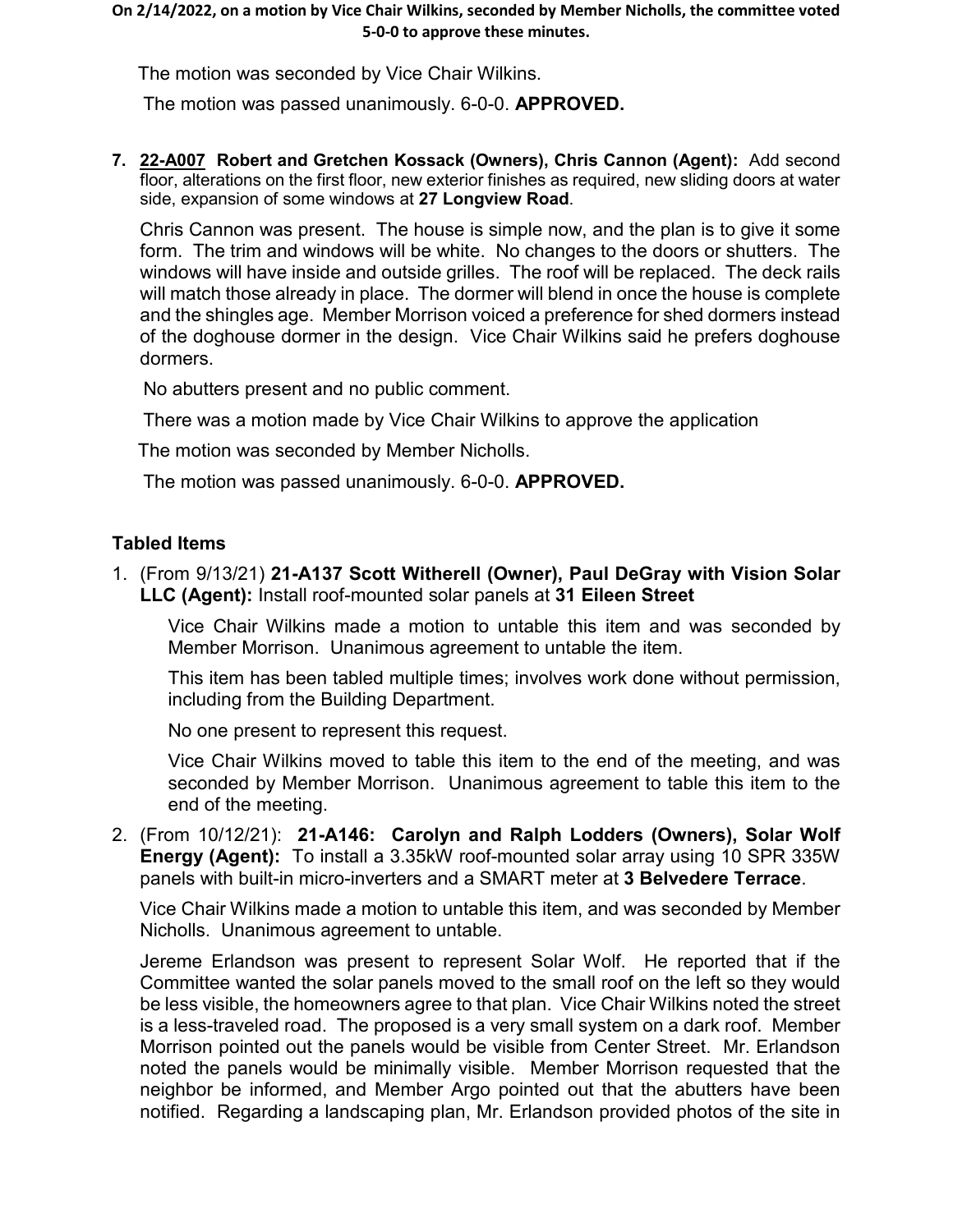#### **On 2/14/2022, on a motion by Vice Chair Wilkins, seconded by Member Nicholls, the committee voted 5-0-0 to approve these minutes.**

winter so the Committee can see the effect the tree coverage has on the visibility of the panels.

Member Nicolls made a motion to approve the request. The motion was seconded by Member Morrison.

The motion was passed 5-0-1, with Vice Chair Wilkins abstaining.

Vice Chair Wilkins made a motion to untable 21-A137, and was seconded by Member Morrison. Unanimous agreement to untable the item.

No one present to address 21-A137, so Vice Chair Wilkins made a motion to table the item, and was seconded by Member Morrison. Unanimous agreement to table this item until the next OKH meeting on January 24.

# **Officer Elections**

Chair Gegenwarth noted that since this is the first meeting of the year of the OKH Committee, officers need to be elected for 2022. Vice Chair Wilkins nominated Richard Gegenwarth to serve as Chair for 2022, and was seconded by Member Morrison. The nomination was passed 5-0-1, with Member Argo abstaining.

Member Morrison nominated Vice Chair Wilkins to serve as Vice Chair for 2022, and was seconded by Member Nicholls. The nomination was passed 5-0-1, with Member Argo abstaining.

# **Other Business**

On January 25, Chair Gegenwarth will be chairing the OKH Regional Commission as an appeal of new construction in Sandwich is heard. The Sandwich OKH Committee has approved the request, but a neighbor has appealed.

Chair Gegenwarth introduced new member Elizabeth Argo. Member Argo informed the Committee that she is a Cape Cod native, and that when she worked for the County she always enjoyed the drive along 6A due to its aesthetics and historical nature. She also provided some background on her work experience, her passion for renewable energy, and her work in the solar industry.

Chair Gegenwarth introduced new Alternate Member Cindy Ecker, who has a property management background and noted that historic integrity is important to her.

Vice Chair Wilkins said the OKH Committee doesn't engage in combat with the applicants who come before the Committee, and the intent is to always work with the applicants.

# **ADJOURNMENT**

There was a motion made by Vice Chair Wilkins to adjourn the meeting.

The motion was seconded by Member Morrison.